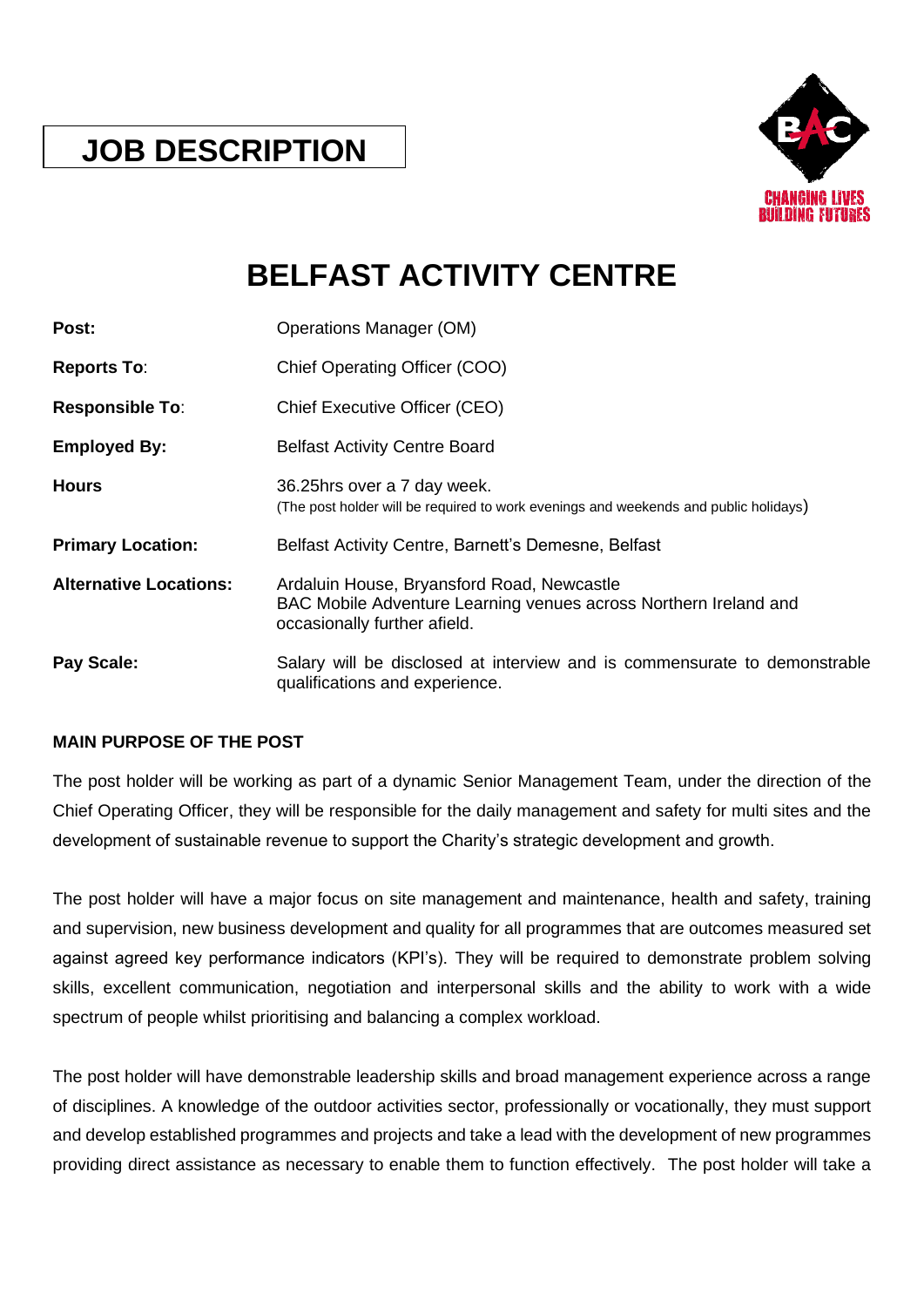lead responsibility and accountability for the development of existing and new revenue generating streams including events, activities and short and longer term adventure learning programmes. This will include ensuring that the highest standards of health & safety including activity risk assessments and compliance for all policy and procedures including Standard Operating Procedures. The post holder will be responsible for ensuring operational staff team understanding and compliance with all Health and Safety standards and deliver programmes and activities that meet the aims and objectives of the Centre and maintain the Centre's Adventure Mark Gold Standard quality assurance and safety accreditation.

Belfast Activity Centre staff are expected to provide a Safe, Fun and Educational environment to achieve our vision for **"Changing Lives, Building Futures"**

## **DUTIES**

### **Strategy:**

- To provide an operational leadership role across the staff team so as to promote and deliver the Charity's *"Vision, Mission and Values"*
- To lead the continuing professional development (CPD) of the BAC operational team and maintain your personal CPD to meet BAC's strategic plan and delivery needs and priorities
- To play a key role within the BAC Senior Management and Operational Teams ensuring that effective and positive communication is maintained at all levels within the organisation to support a focused, motivated and coordinated "one team" approach
- To maintain and further develop the accredited quality standards for the organisation including the Association of Heads of Outdoor Education Centres (AHOEC) Gold Standard and Adventure Mark

### **Programme and Delivery:**

- To lead the Staff Team in ensuring the highest level of safety within standard operating procedures set against a culture of risk management reflecting a clear understanding of risk to benefit analysis
- To assist the Senior Management Team to ensure a consistent approach for the quality of programmes and activities delivered across the organisation
- To improve the quality and range of experiential learning opportunities and accredited courses and programmes delivered to all participants at the Centre
- To administer (forward planning and resourcing) and deliver a range of short and longer term programmes, events and activities to meet the annual (unrestricted income) budget
- To ensure that (restricted income) funding targets, budgets and programme objectives are monitored, met and reported for all grant funded programmes and activities
- To develop an Aspirant Instructor Development Programme that supports future full-time and casual Instructor capacity demands
- To maintain an inventory for all assets, equipment and activity resources for stock reconciliation, quality inspection and future purchasing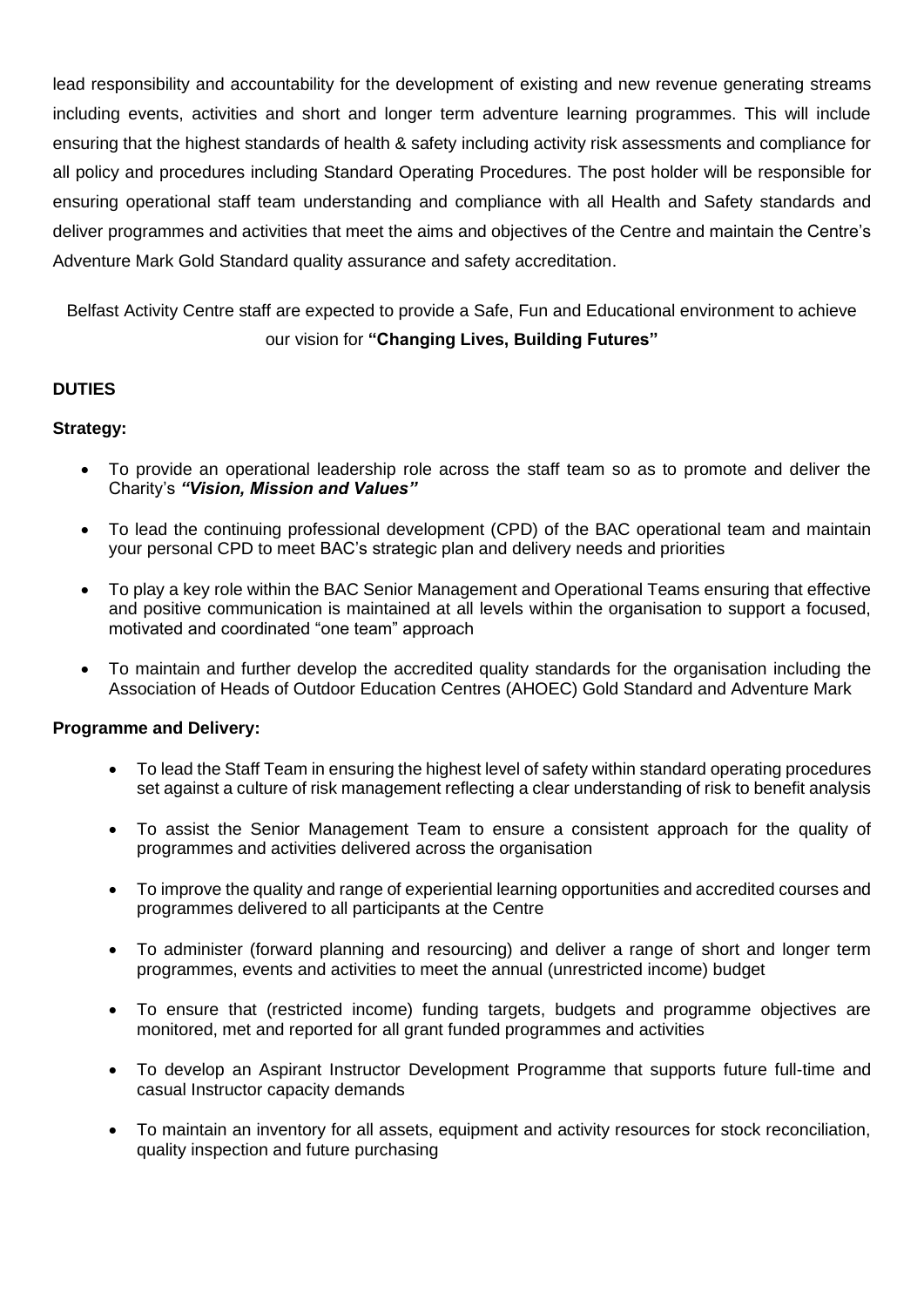• To oversee a continuing planned maintenance programme to ensure that the Charity sites, vehicles and trailers, equipment and resources are regularly inspected, serviced and maintained for optimum operational use and efficiency

## **Human Relations (HR)**

- To play an active role in within the BAC Senior Management Team managing performance against agreed strategy and budgets
- To provide regular supervision and annual appraisals for designated staff
- To set, monitor and review annual and short term key performance indicators for all operational staff
- To monitor and manage staff with regards to safety, quality and (KPI) performance of delivery, general housekeeping and site presentation
- To identify and support BAC staff with their continuing professional development and training
- To be an active member of the Senior Management and delivery teams within the Centre and to attend and positively participate in and contribute to scheduled BAC staff meetings and staff training
- To support the BAC recruitment process for operational staff providing technical and competency advice and feedback

### **Administration**

- To operate and comply with the administrative, stock auditing and booking systems and processes to ensure the smooth delivery of programmes within the Centre
- To provide input into the implementation of safety management systems whilst ensuring operational staff are delivering in accordance with policy and practice
- To ensure that monitoring and evaluation procedures and processes are followed and that management and funder reporting information is captured and presented as required and on time
- Other duties associated with the post at the direction of the Chief Operating Officer

### **PERSON SPECIFICATION**

### **Essential criteria**

The post holder will be expected to demonstrate and evidence:

- 1. Practical experience managing health and safety within a busy and dynamic workplace environment
- 2. Highly effective internal and external communication and people skills
- 3. Organisational leadership within a multi-disciplinary structure
- 4. Demonstrable people and process management and supervisory experience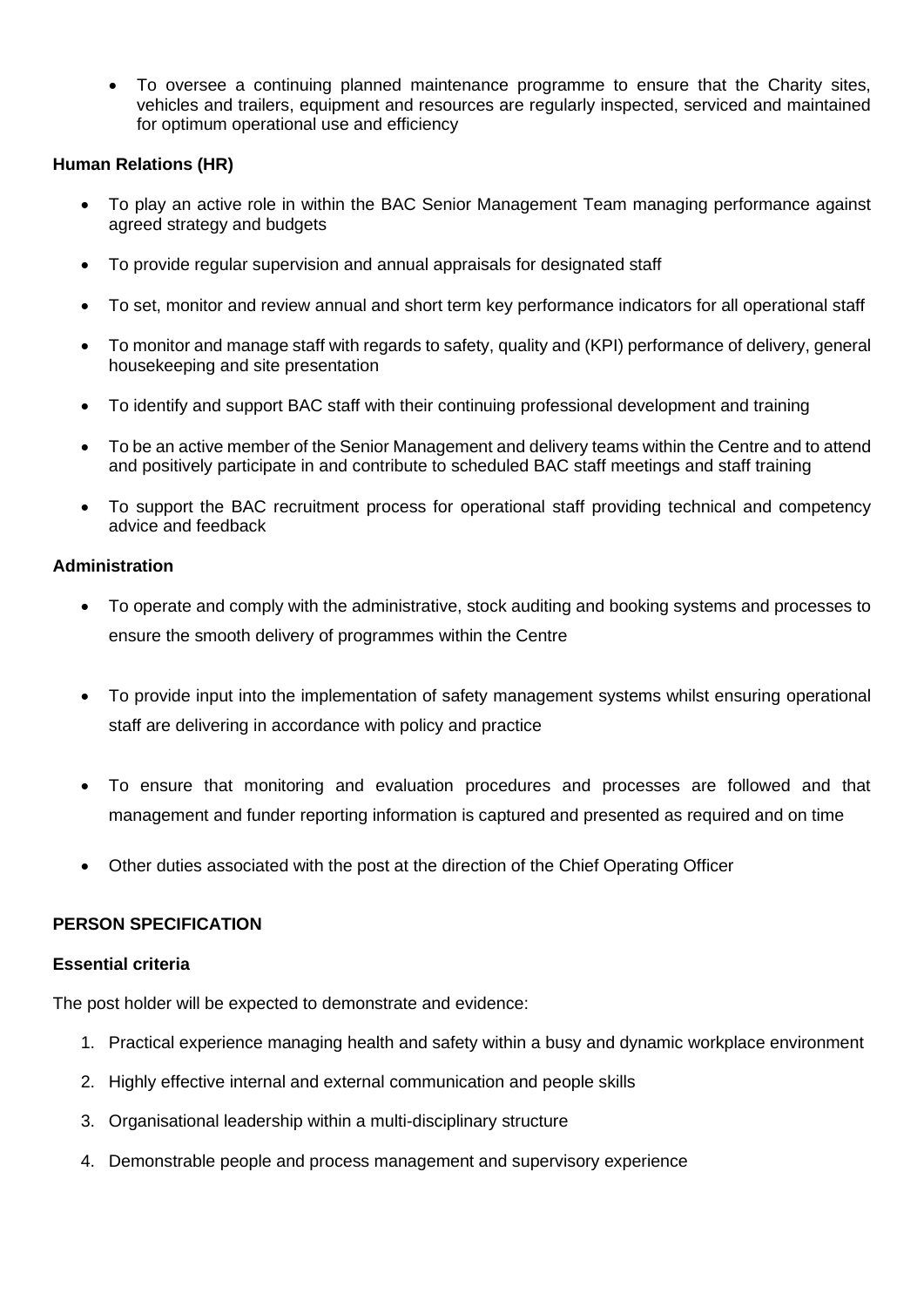- 5. Experience of delivering training, projects and programmes
- 6. Strategic and team development skills
- 7. An understanding off and ideally qualifications in, outdoor adventure activities and learning
- 8. A knowledge and understanding of financial management and reporting
- 9. Have good inter-personal and communication skills, time management and presentation skills with the ability to be a strong team leader and player, but also the ability to work on own initiative
- 10. An understanding of setting, monitoring and reviewing key performance indicators and targets
- 11. Experience in programme design and delivery with a minimum of two years' experience in directly managing a team and/or programme or project management.
- 12. An understanding off and experience in marketing, communication platforms and public relations

## **Desirable Criteria**

- 1. Have a recognised third level qualification or equivalent relevant to this management role.
- 2. Hold a minimum of two recognised National Governing Body Awards or Qualifications that are deemed to be appropriate to the operational or developmental needs of the Centre and/or the individual projects/programmes. The Post Holder must be prepared to undertake approved additional training if required.
- 3. Hold a current clean driving license including a licensed entitlement to drive a minibus (D1) with CPC Card and an entitlement to tow a trailer (D1+E)
- 4. Have basic computer skills Microsoft Word, Excel, PowerPoint) and the ability to self-generate typed reports.
- 5. Be able to demonstrate the ability to work effectively with a wide range of age and profile groups including young families, children, youth, young adults and/or older persons, vulnerable children and adults including those with physical and mental disabilities, ethnic and minority communities etc.
- 6. Have a knowledge and understanding of the Duke of Edinburgh's Award/Presidents Award
- 7. Hold a valid First Aid certificate.
- **NB** The duties and responsibilities outlined in this job description are not meant to be definitive or restrictive and may be modified to meet changing needs.

It will be the responsibility of the post holder to

- maintain their continuing personal awareness of current issues and good practices within the outdoor activities and education (learning outside the classroom) sector
- identify appropriate training requirements for their continuing professional development
- ensure that professional and national governing body accreditations and memberships to practice in